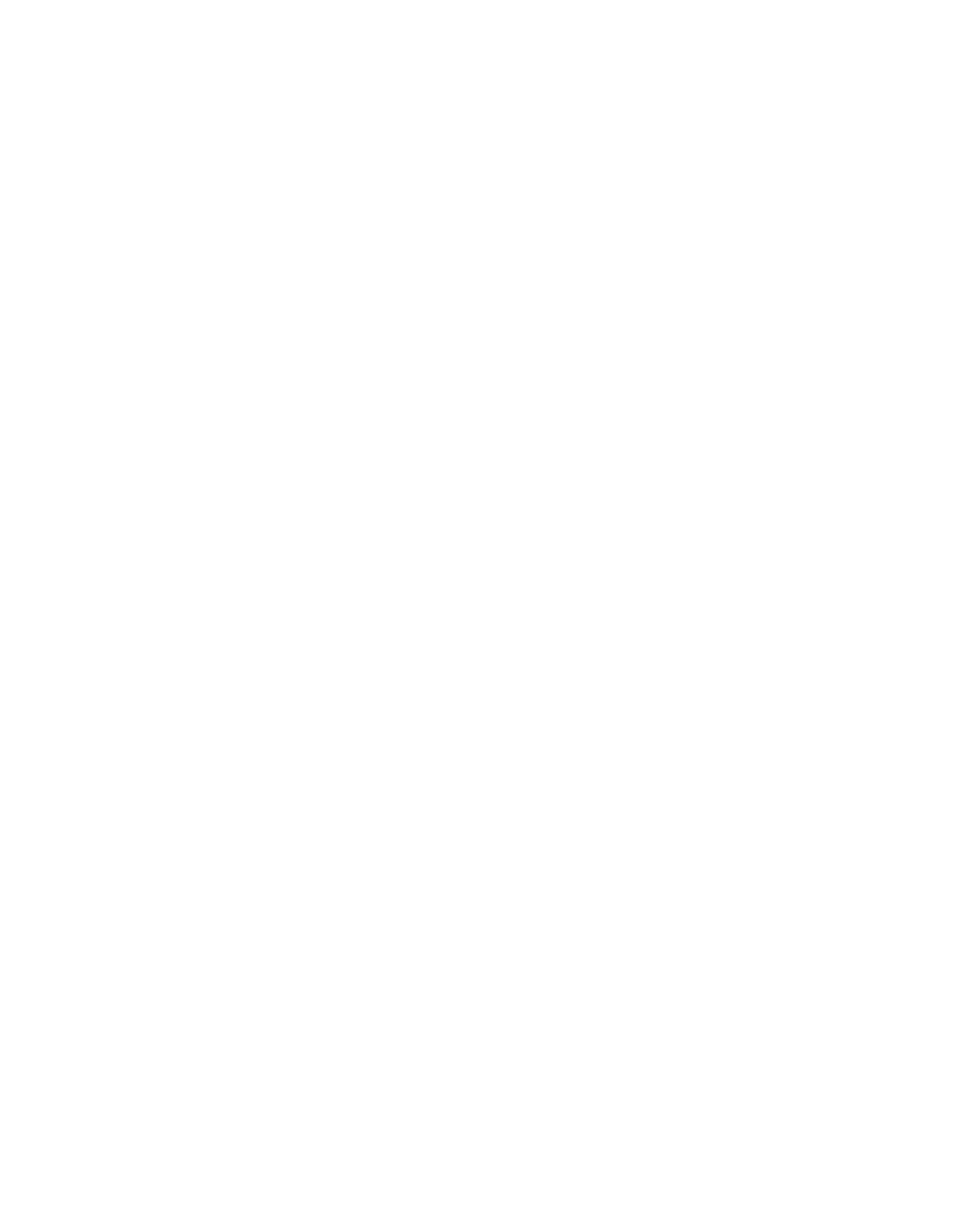## **Bill 217**

(Private)

## **AN ACT RESPECTING THE OBJECTS AND POWERS OF THE ROMAN CATHOLIC ARCHIEPISCOPAL CORPORATION OF MONTREAL**

AS Monseigneur Ignace Bourget, Bishop of Montréal, and his successors were constituted into a corporation under the Act to incorporate the Roman Catholic Archbishop and Bishops in each Diocese in Lower Canada (1849, 12 Victoria, chapter 136) under the name "The Roman Catholic Episcopal Corporation of Montreal":

AS, after the Roman Catholic Diocese of Montréal was canonically established as an archbishopric, on 8 June 1886, under the Act to amend and explain the act of this Province 32 Victoria, chapter 73, respecting the incorporation of the Roman Catholic Bishops of this Province (1887, 50 Victoria, chapter 27), the Parliament of Québec constituted the "Roman Catholic Archiepiscopal corporation of Montreal", which succeeded "The Roman Catholic Episcopal Corporation of Montreal";

AS it is in the interest of the Roman Catholic Archiepiscopal corporation of Montreal that its constituting Act, chapter 136 of the statutes of 1849, amended by chapter 73 of the statutes of 1869, chapter 87 of the statutes of 1882, chapter 27 of the statutes of 1887, chapter 146 of the statutes of 1914 and chapter 126 of the statutes of 1918, be again amended to specify its objects and grant it certain powers;

THE PARLIAMENT OF QUÉBEC ENACTS AS FOLLOWS:

## ACT TO INCORPORATE THE ROMAN CATHOLIC ARCHBISHOP AND BISHOPS IN EACH DIOCESE IN LOWER CANADA

**1.** The preamble to the Act to incorporate the Roman Catholic Archbishop and Bishops in each Diocese in Lower Canada (1849, 12 Victoria, chapter 136) is amended by adding the following paragraph at the end:

"The objects of the Roman Catholic Archiepiscopal corporation of Montreal are charity, teaching, education, religion and welfare. For the attainment of its objects, the corporation shall have, in particular, the powers mentioned in sections 10 and 12 of the Roman Catholic Bishops Act (chapter E-17)."